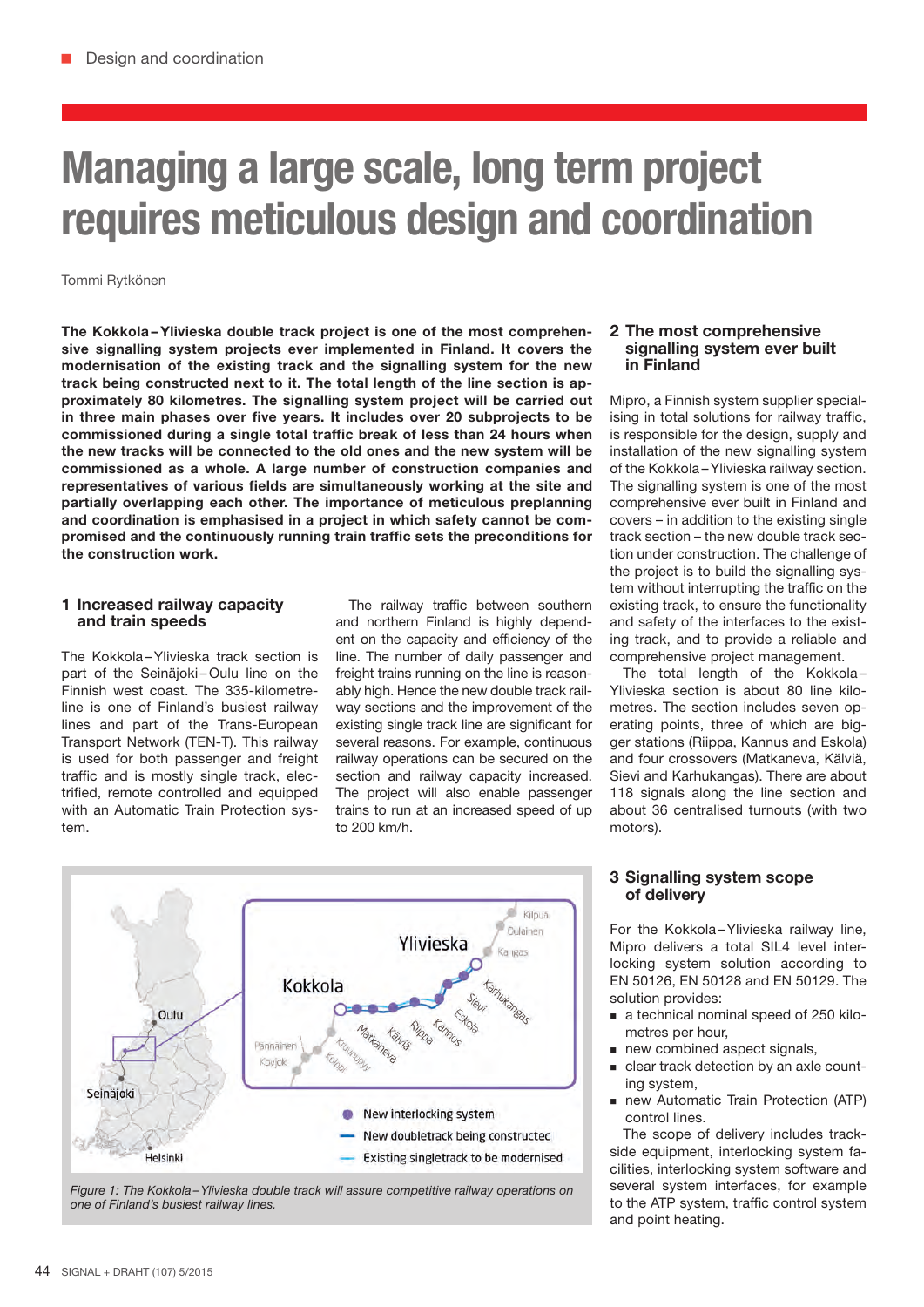The system is installed in seven device facilities located on the railway crossovers or stations. In addition, tens of system cabinets and approximately ten sheds are located between the stations and crossovers.

When the project is completed, the Kokkola –Ylivieska track section will be an electrified and remote controlled double track line based on automatic block control and provided with Automatic Train Protection.

## 4 Modular and distributed technical solution

The new double track line will be built in three separate phases and the overall project is divided into 21 interim targets. This means that the technical solution must allow for a phase by phase and component by component construction of the overall facility. The interlocking system delivered by Mipro is modular and can be decentralised according to the geometry and operative areas. Consequently, there is no need for long trunk cabling and additional signal relays. Furthermore, the modular system structure enables changes and modifications that cannot be avoided in such a comprehensive and long term project. Installations, commissioning and modifications can be made by areas.

The interlocking system is implemented by installing the system's core hardware (the control elements for the trackside equipment) in system cabinets located along the line section and directly connected to the trackside equipment. The interlocking system structure is divided into operational areas – western and eastern track – and the system cabinets are located as near as possible to each element that belongs to the respective cabinet's control area. The interlocking system core safety logics are located in the device facilities which include interface equipment to the trackside elements.

#### 5 Risk assessment and testing to ensure the safety of interfaces

The final system structure includes two line block interfaces; one to the Kokkola interlocking system and the other to the Ylivieska interlocking system. In addition, numerous line block interfaces or interfaces to relay interlocking systems are needed when the new or modernised track section is connected to the existing track and old interlocking system. These temporary interfaces are used until the



*Figure 2: In the Kokkola –Ylivieska double track project, the continuously running train traffic sets the preconditions for construction work.*

next track section is connected under the control of the new interlocking system.

Building an interface between a new and old interlocking system is a challenging task. Each interface is unique and its safety is an absolute requirement so as not to compromise train operational safety under any circumstance. The project must first focus on a careful planning and risk assessment, and then on comprehensive testing before the track section that includes the interface is commissioned.

#### 6 Goals of pre-planning: capacity and safety of train traffic

A large number of various construction companies and other parties are involved and tied to or connected to each other in the Kokkola –Ylivieska doubletrack project – as generally happens in any large-scale railway project. These include construction companies for the substructure, superstructure, catenary power, signalling and cabling, power supplies and telecommunications for centralised traffic control.

Constructors work simultaneously and overlap with each other according to a detailed plan. The customer (the Finnish Traffic Agency) is responsible for the high-level planning which defines the order in which the track sections are built and modernised. The targets of the plan are to ensure the least possible disturbance to train operations, safe operation and ensured construction work safety.

Site safety management plays a key role in a project which is carried out in an environment with continuously running train traffic. Risk management is accordingly focused on identifying and eliminating risks that appear during the construction period. The track sections are commissioned in phases and each phase is methodically processed as a specific case on its own. In practice this means that specific plans are made for each work phase to ensure the safety of workers and train traffic.

## 7 Commissioning with a single total traffic interruption

Especially during commissioning, the importance of scheduling and managing communications is crucial. All commissioning activities will take place during a single total break lasting less than 24 hours, usually 16 to 20 hours. Together, the customer and constructors plan a precise schedule for the duration of the interruption.

The challenge is that the construction works can only be finalised in the commissioning phase because the last connections between new and existing tracks must be completed in this phase. After the break, traffic must continue to run safely. The customer and various parties must meet clear criteria to guarantee safety.

#### 8 Professional teamwork with a good spirit

The project manager of the signalling system project is responsible for planning and scheduling the appropriate works according to the higher level